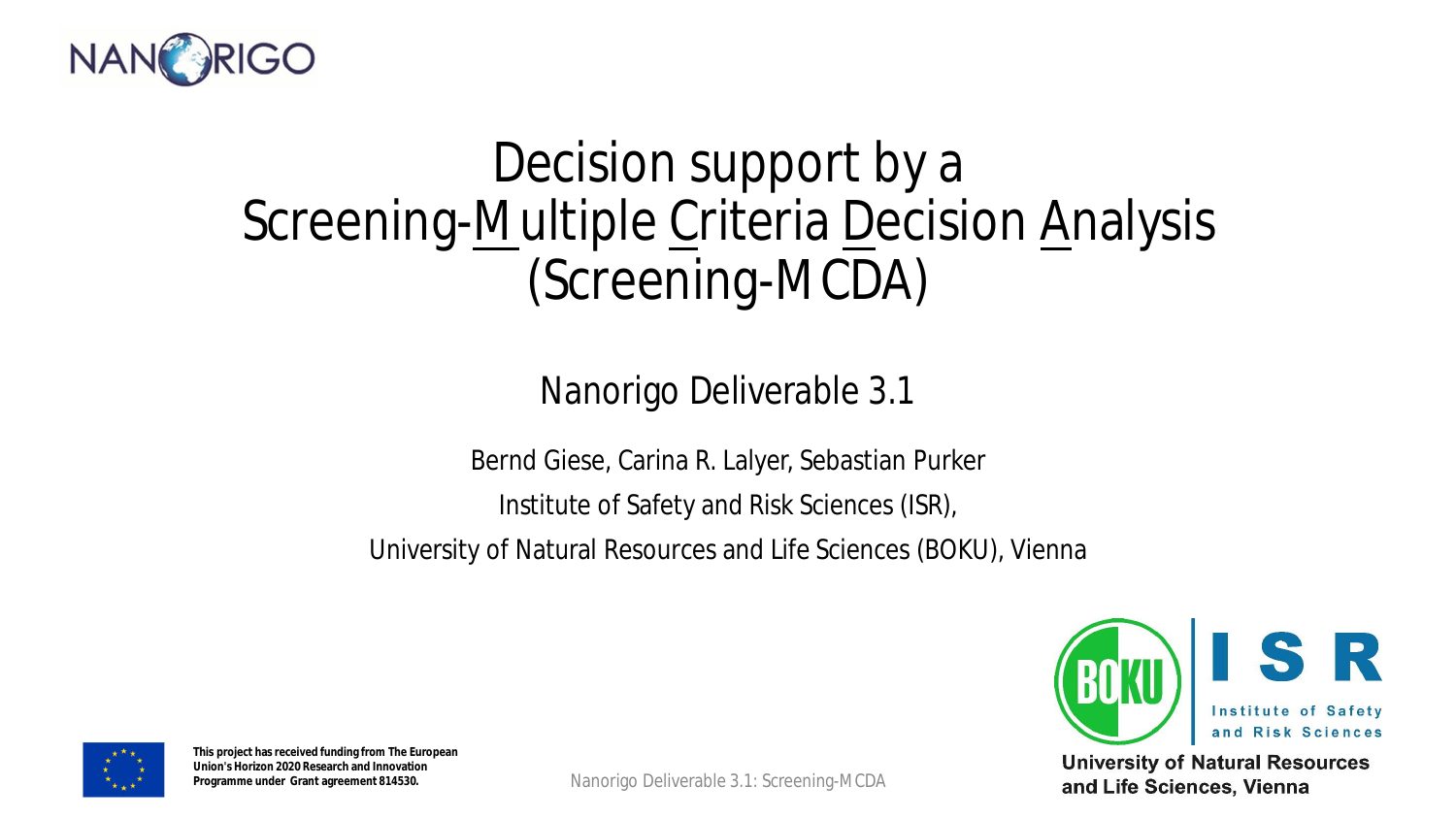

### Screening-MCDA

- … is designed to
- support decision making in early stages of product development or assessment
- be an aid for stakeholders from various fields (e.g., producers, civil society organizations, regulators)
- compare alternatives based on multiple criteria to meet different objectives
- accept imprecise input information
- be suitable for both laypersons and experts
- consider the potential benefit of nanotechnology for the environment, society and the economy
- presenting the best alternative according to scores and weights

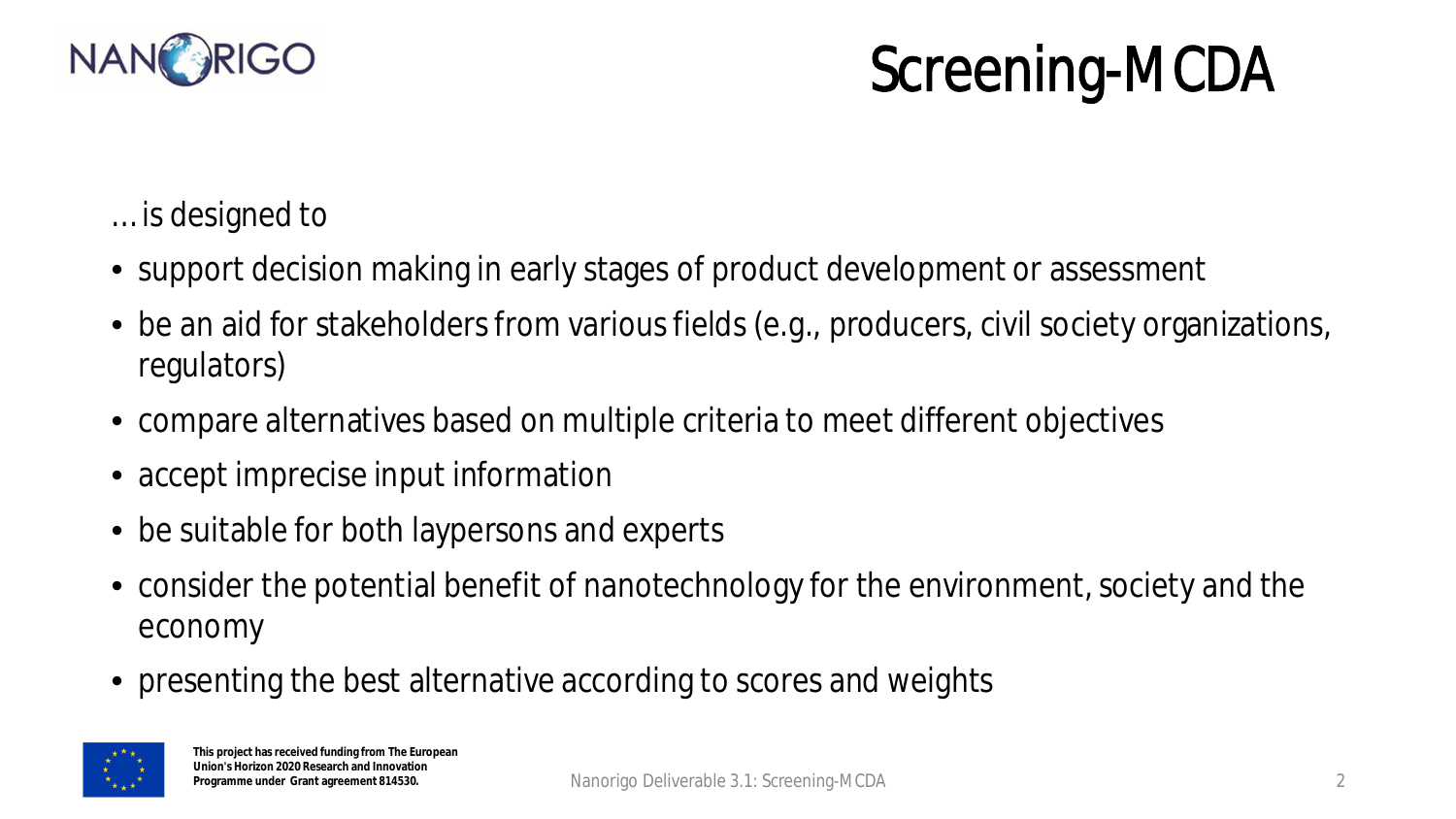# Steps of the Screening-MCDA





**Union's Horizon 2020 Research and Innovation Programme under Grant agreement 814530.**

Nanorigo Deliverable 3.1: Screening-MCDA 3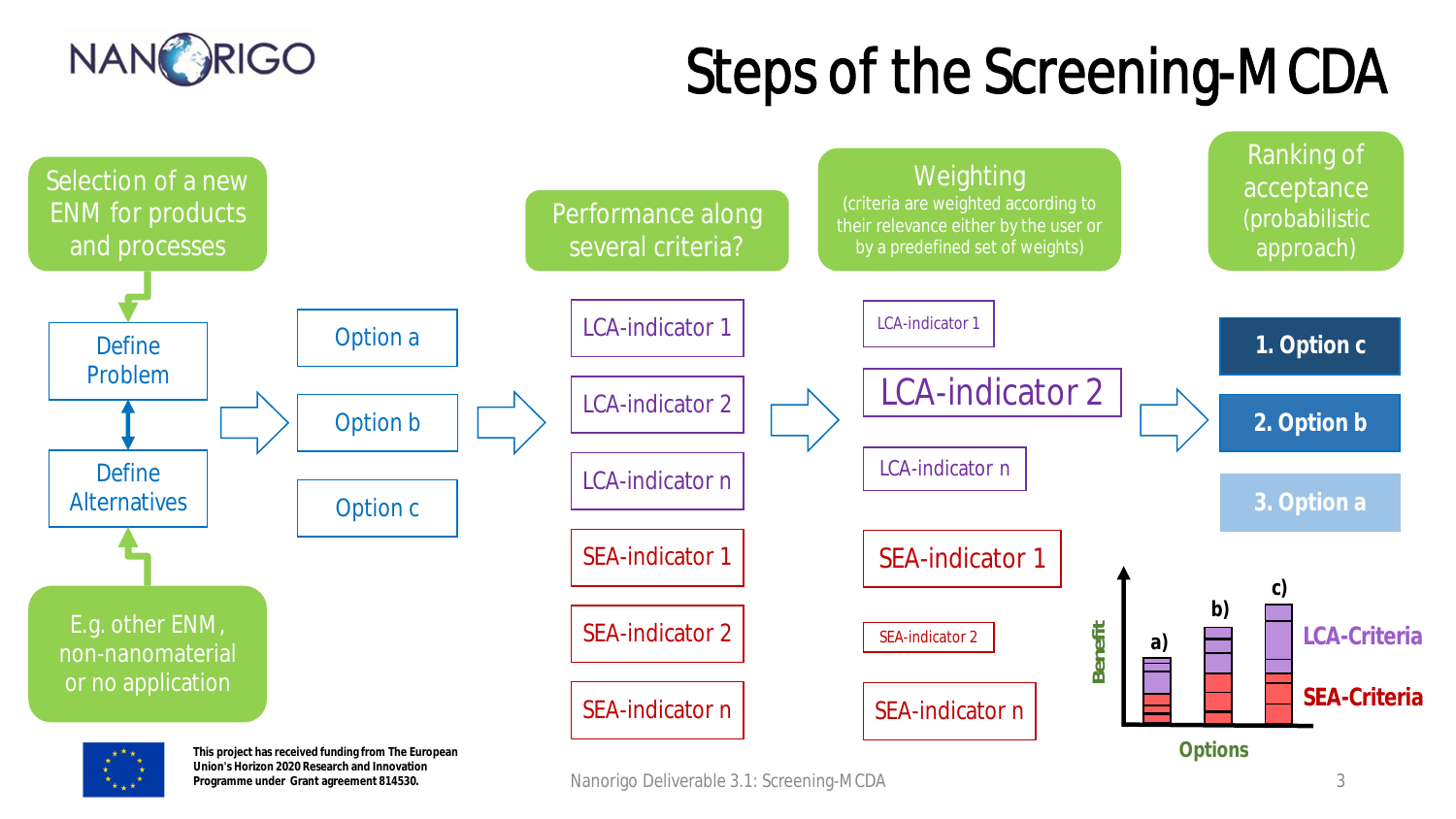

## MCDA/PERST Process Scheme



Screening MCDA determines a **benefit profile** of different material options for the criteria of environmental impact (related to life cycle assessment, LCA) and socioeconomic aspects (socioeconomic assessment, SEA). The applied criteria are weighted according to their relevance either by the user or by a predefined set of weights.

\*Based on Stochastic Multicriteria Acceptability Analysis (SMAA) developed by T. Tervonen:

- Tervonen, T., Figueira, J.R., Lahdelma, R., Dias, J.A., Salminen, P., 2009a. A stochastic method for robustness analysis in sorting problems. Eur. J. Oper. Res. 192, 236–242. https://doi.org/10/cjnpc5

- Tervonen, T., 2014. JSMAA: open source software for SMAA computations. Int. J. Syst. Sci. 45, 69–81. https://doi.org/10.1080/00207721.2012.659706

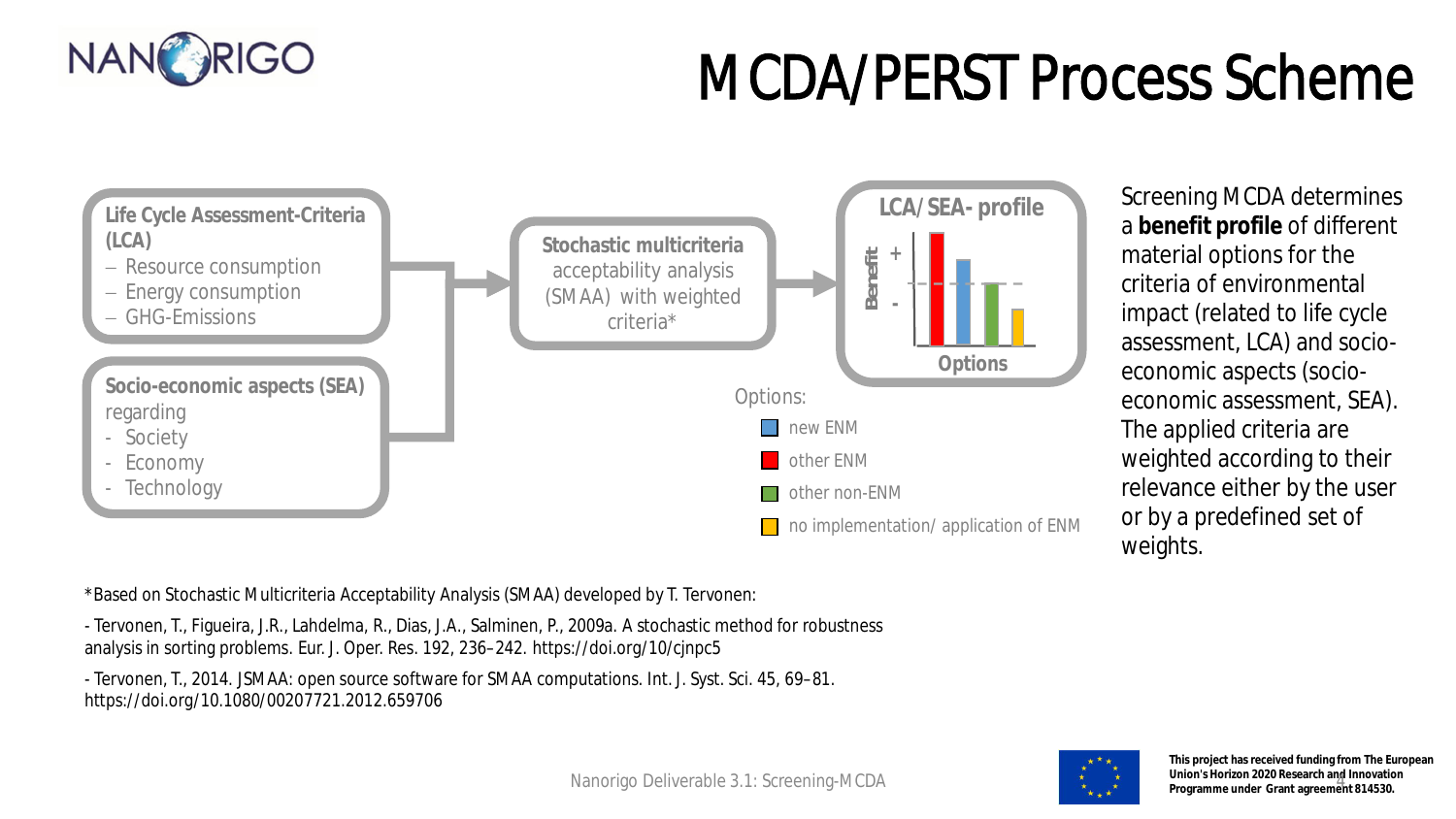

#### **Questionnaire** Process:



**This project has received funding from The European Union's Horizon 2020 Research and Innovation Programme under Grant agreement 814530.**

9 grades for scoring of input for 2nd/3rd tier  $15$